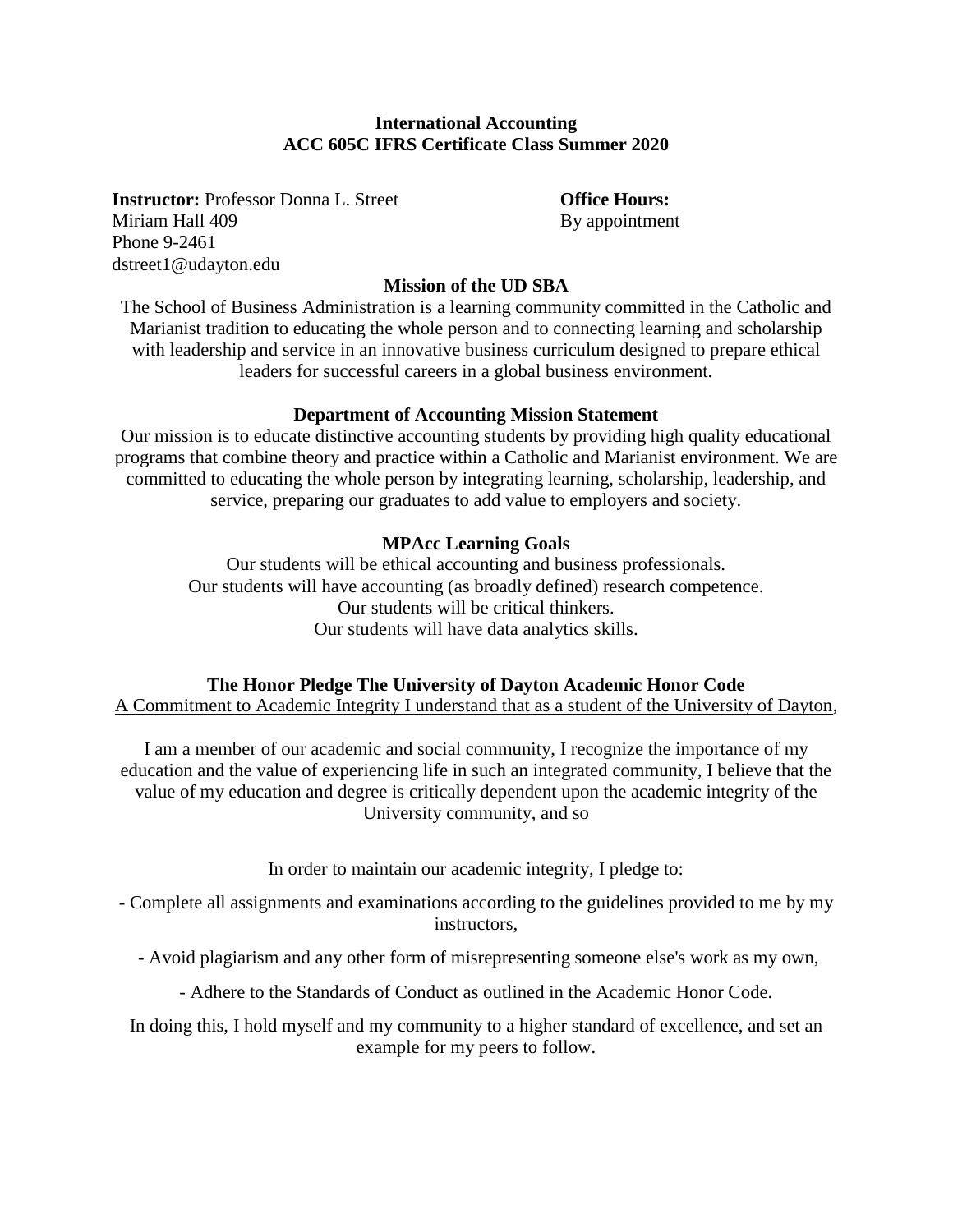#### **Students with Disabilities**

To request academic accommodations due to disability, please contact LEAD, 023 Roesch Library, LTC (937) 229-2066. If you have a self-identification form indicating that you have a disability which requires academic accommodations, please present it to me so we can discuss accommodations you might need in class.

## **Academic Dishonesty**

In accordance with the UD Academic Honor Code, student academic dishonesty is defined as any attempt by a student to obtain, or to assist another student to obtain, a grade higher than honestly earned.

All cases of academic misconduct will be reported to the Dean via an Academic Dishonesty Incident Report. This document can be found at:

http://catalog.udayton.edu/undergraduate/generalinformation/academicinformation/the academichonorcode/Academic\_Dishonesty\_Incident\_Report.pdf

http://catalog.udayton.edu/graduate/generalinformation/academicinformation/academicdishonest  $V/$ 

The School of Business Administration's Academic Dishonesty Policy

The general policy of the School of Business Administration is that students who have had two Academic Dishonesty Incident Reports that have not been cleared by appeals will be dismissed from the School of Business Administration and not allowed to take any more business courses.

Department of Accounting Academic Dishonesty Policy All University recommended sanctions for academic integrity violations will be imposed (see Student Handbook for details). In addition, the Accounting Department has adopted a zero tolerance policy for academic misconduct on exams. Determination of academic misconduct on an exam will result in a minimum penalty of a grade of F for the course. For any academic misconduct related to assignments, projects, etc. the minimum penalty will be a zero.

**Course Objective:** The IFRS certificate class enables students to 1) earn the IFRS certificate issued by the Institute of Chartered Accountants in England and Wales (ICAEW) and 2) expand their knowledge of the environment within which the IASB operates. Course materials include the ICAEW's IFRS e-learning modules and IFRS text.

**IFRS certificate Score:** Students successfully completing the ICAEW IFRS on-line assessment will be assigned a score of 70%; 72% for achieving a score of 61%, 74% for achieving a score of 63%, 76% for achieving a score of 65%, 78% for achieving a score of 66%, 80% for achieving a score of 68%, 82% for achieving a score of 70%; 84% for achieving a score of 71%, 86% for achieving a score of 73%, 88% for achieving a score of 75%, 90% for achieving a score of 76%, 92% for achieving a score of 78%, 94% for achieving a score of 80%, 96% for achieving a score of 81%, 98% for achieving a score of 83%, and 100% for achieving a score of 85% or higher.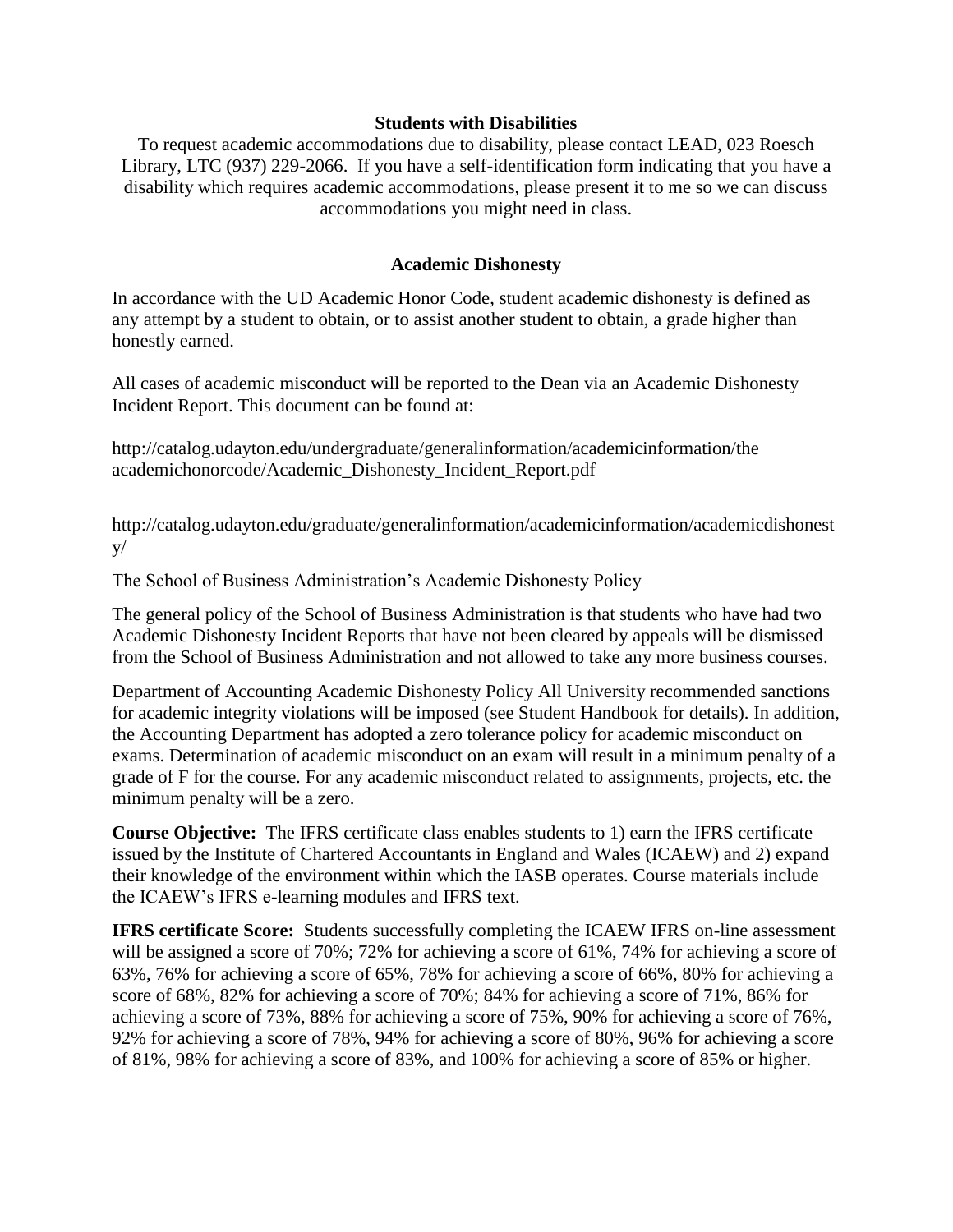**When you complete the assessment, make a screen shot of the certificate with your name on it and your score before logging off**. Please do not log off until you have made a screen shot of your certificate and score. **When taking the on-line assessment exam make sure you have a secure Internet connection.** If you lose your connection, you will have to start over. In the past this has happen to several students.

When you are ready to take the IFRS assessment test, make an appointment with the Instructor. You may take the exam **Monday through Friday between 9am and 4pm (Eastern Time Zone).** The exam runs for 2 hours; then you are cut off. You will be proctored by the instructor and/or a member of the Department of Accounting staff via ZOOM. An alternative proctoring option is that some public libraries offer free proctoring services.

You may use your book and notes but must take the exam on your own. Use of email, SKYPE, phones, etc. is not allowed. You may take the exam multiple times; you have access to the test for one year from the time of purchase. You are encouraged to 'practice' several times before scheduling an appointment to take the exam. It is standard practice to take an assessment test/exam in a controlled environment when earning a professional certification or certificate. If you do not complete the exam by the end of the semester, you can take an IP.

# **Research Paper – Due July 24, 2020**

The IASB is seeking feedback on its Exposure Draft General Presentation and Disclosures. The proposals in the Exposure Draft aim to improve how information is communicated in the financial statements, with a focus on information in the statement of profit or loss. See https://www.ifrs.org/projects/work-plan/primary-financial-statements. Prepare an 8 to 10 page research paper that addresses the following:

- Motivation for and objective of the proposals in the Exposure Draft
- Summary of the main proposals
- Critical reaction to the Exposure Draft (broad scope)
- The way forward (next steps)

The following will impact your grade

- Use of **multiple, credible references** (your sources can**not** be limited to the IASB website) and **appropriate referencing** in the text of your research paper. A reference list should be attached (not included in the page limit). Do not use blogs or on-line encyclopedias.
- Clarity of presentation and conciseness
- Proper grammar, punctuation, and spelling

You are to use standard margins (1 inch, top, bottom, right and left), and size 12 font. Your paper is to be double spaced with direct quotes indented and single spaced. Minimize the use of direct quotes. Include a cover page and **list of references** (not to be included in page count). Pages should be numbered (not to include the cover page). **You are to appropriately cite sources used throughout your paper.** Please refer to the Department Guidelines for additional guidance. If you have questions, please ask the instructor for guidance. **Your grade will be impacted by proper citation of your sources.** Papers are to be submitted via ISIDORE and will be run through turnitin.